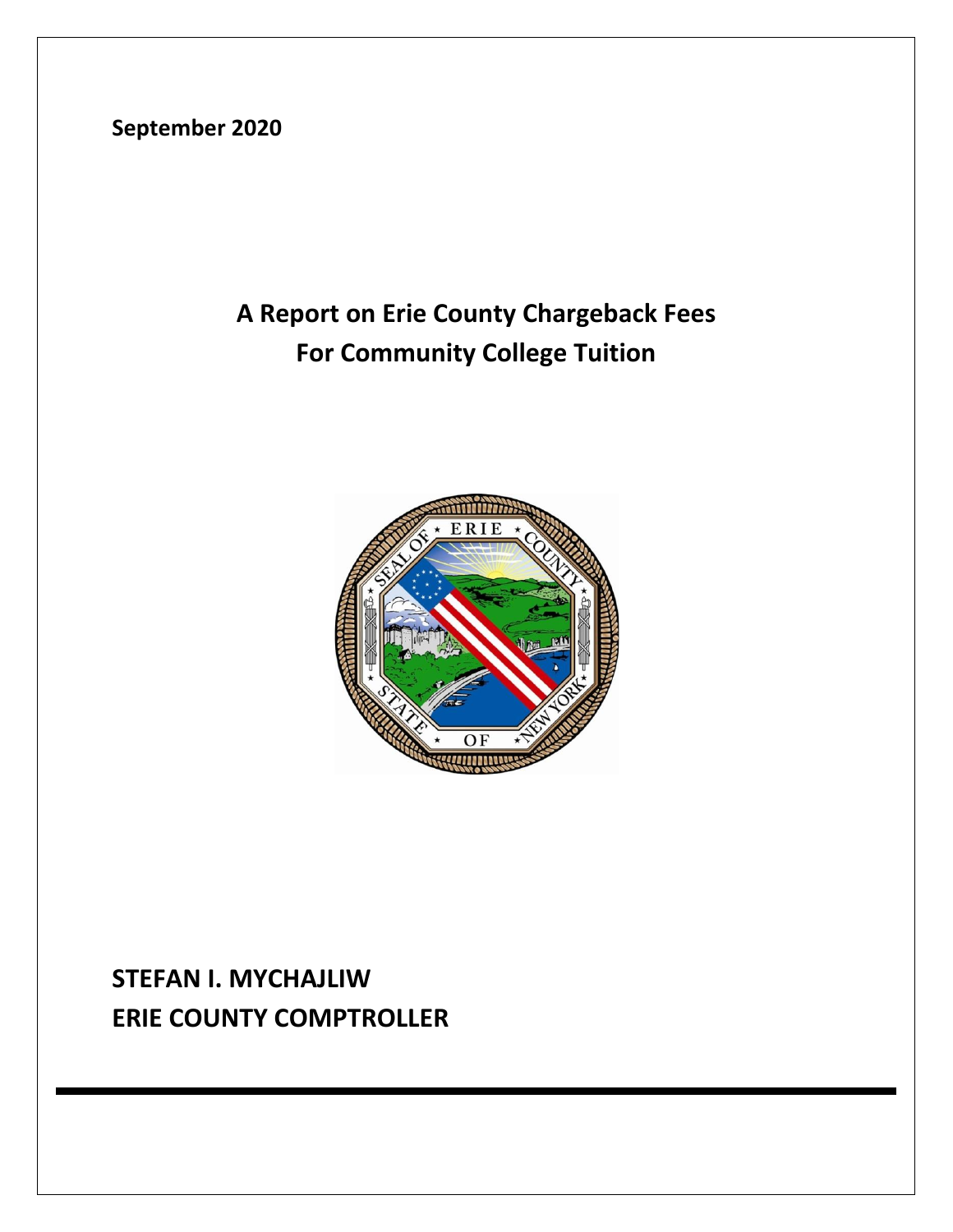**HON. STEFAN I. MYCHAJLIW ERIE COUNTY COMPTROLLER'S OFFICE DIVISION OF AUDIT & CONTROL 95 FRANKLIN STREET BUFFALO, NEW YORK 14202**

#### **September 9, 2020**

Erie County Legislature 92 Franklin Street 4<sup>th</sup> Floor Buffalo, New York 14202

Dear Honorable Members:

The Erie County Comptroller's Office has completed a report on the cost of chargeback fees to Erie County taxpayers over the past five years. For the purpose of this report, the office looked at the overall expense of chargebacks, and an itemized breakdown of money due to community colleges throughout New York State.

Our objectives were to:

- Ascertain the cost of community college chargebacks in each of the past five years
- Ascertain the total amount of Erie County tax dollars spent in other communities
- Review potential causes of Erie County students seeking educational opportunities outside of Erie County

To accomplish these objectives, we reviewed SAP to see all payments associated with chargebacks, for 2015 through 2019.

As a result of our examination, we have provided information that may be helpful in a discussion regarding how best to proceed with handing community college funding both within and outside of Erie County.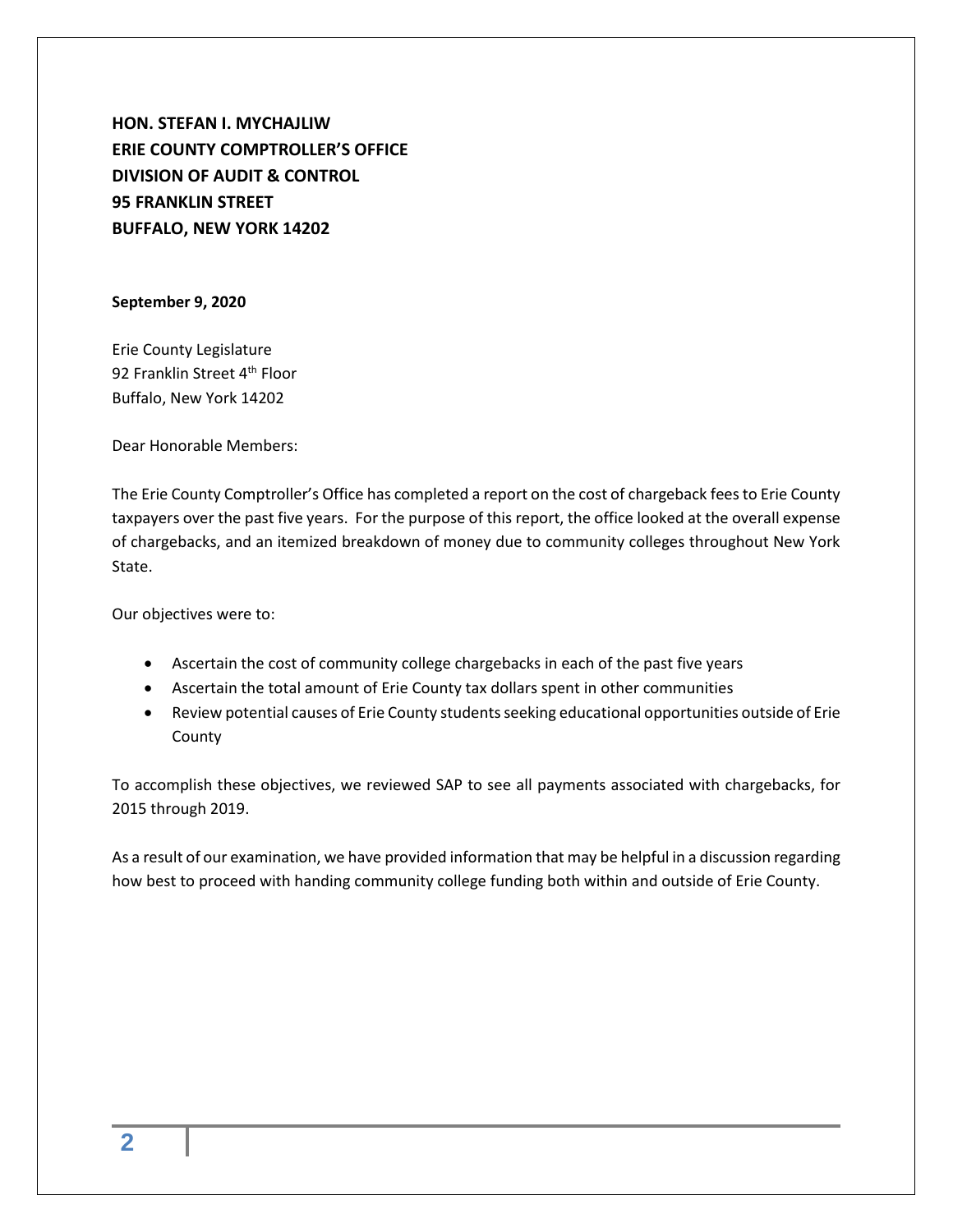### **Table of Contents**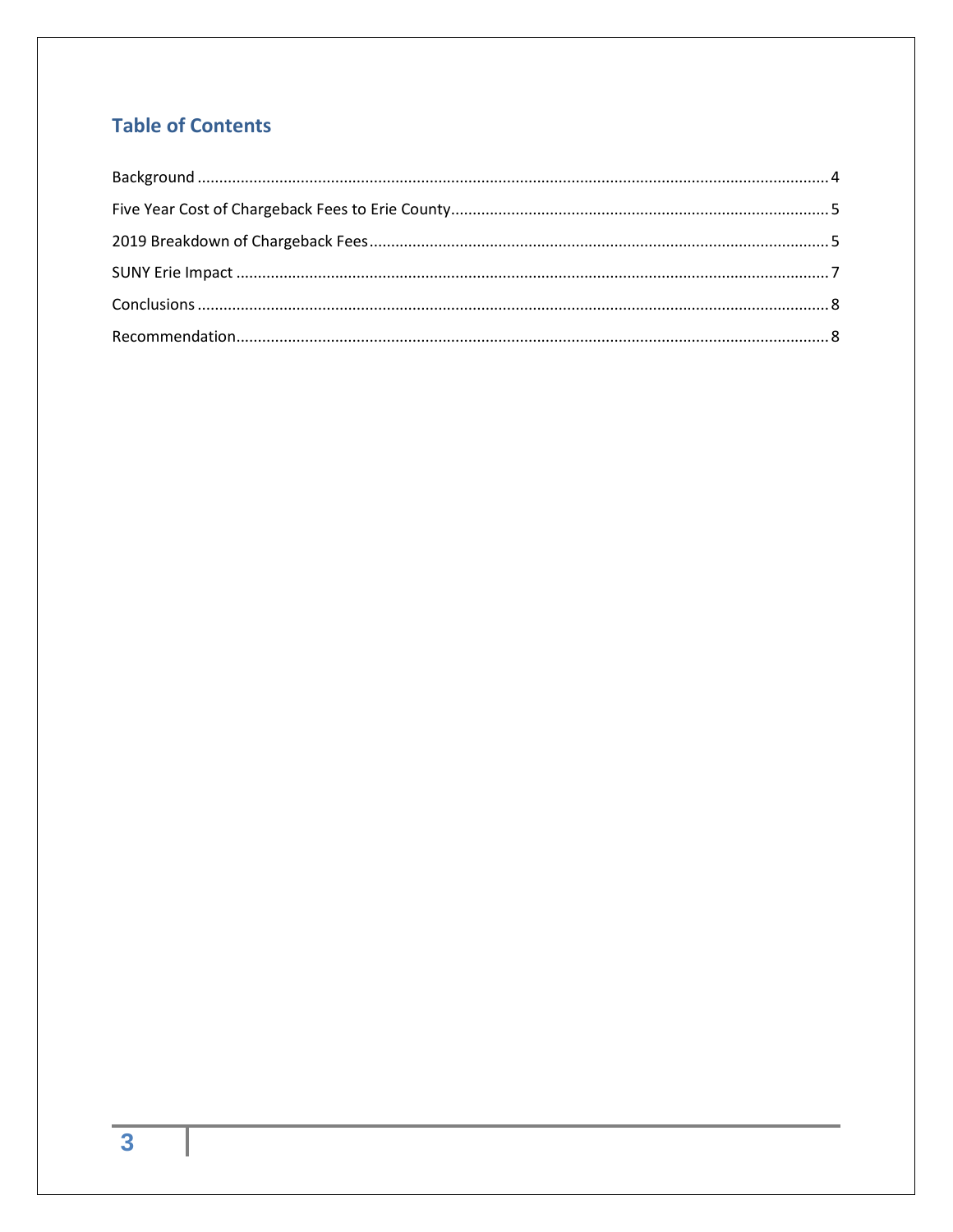#### <span id="page-3-0"></span>**Background**

Community colleges are a vital part of the secondary education framework. They grant all people of our community the opportunity for continued education and training to allow them personal and professional success. Whether the students are recent high school graduates, non-traditional, second career individuals, continuing education, students from other schools supplementing their studies or people just looking for a new challenge, these institutions provide a valuable service.

The many courses and programs offered allow students to graduate with myriad associate's degrees, certificates, skilled trades, as well as acting as a stepping stone for students who wish to pursue a four-year bachelor's degree at another institution.

While community colleges are important and they are accounted for in the county budget, there is a large financial burden which is widely unknown to taxpayers: chargeback fees. These fees are incurred by Erie County every time a county resident chooses to attend a community college outside Erie County. Erie County must pay a fee to the other New York State county for the right of the Erie County resident to attend classes.

This means that while Erie County taxes are funding Erie Community College (SUNY Erie) to allow county residents to receive an education, they are taxed again when a resident decides they would rather attend, for example, Niagara County Community College (NCCC). Erie County taxpayers have already paid their taxes to help fund SUNY Erie, but now additional money is needed to pay a chargeback to NCCC.

Students attending community colleges outside of Erie County, like all college students, are required to take general studies courses which are also offered at SUNY Erie, and as such Erie County taxpayers are being charged twice. The student who chooses NCCC could have attended SUNY Erie to take those courses without the additional chargeback fee to Erie County. Their decision to attend NCCC added an additional tax burden to Erie County taxpayers.

A large part of the problem seems to be attracting and retaining students to attend SUNY ERIE over other community colleges, and thus reducing or eliminating the need for Erie County to pay chargebacks to other counties.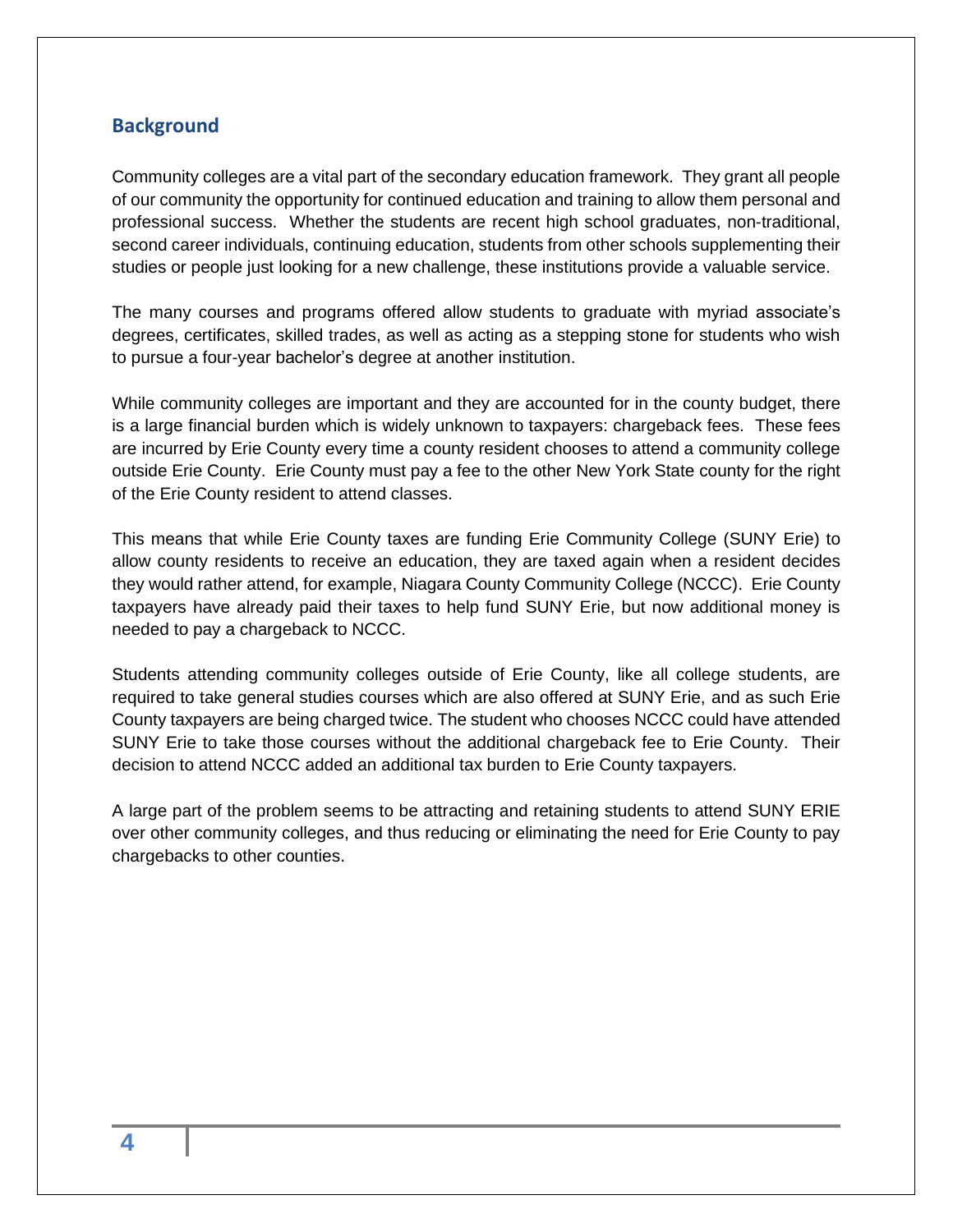### <span id="page-4-0"></span>**Five Year Cost of Chargeback Fees to Erie County**

While compiling information, the Comptroller's Office pulled the total cost of chargeback fees to Erie County in 2015 through 2019:

| <b>Erie County Chargeback Fees</b> |                |                |                |                |
|------------------------------------|----------------|----------------|----------------|----------------|
| 2015                               | 2016           | 2017           | 2018           | 2019           |
| \$6,864,202.01                     | \$6,928,238.39 | \$6,928,178.04 | \$7,124,894.84 | \$7,381,087.39 |

Starting in 2015, the cost to Erie County was \$6,864,202.01, and it has grown to \$7,381,087.39 in five years. On average, the amount in chargeback cost to Erie County has increased by approximately 2% per year, with it being 1% from '15 to '16, 0% from '16 to '17, and then 3% each year from '17 to '18 and '18 to '19. This seems to be a steady trend of growth, and should be concerning as these are community college costs which are in addition to the Erie County Legislature's approved budgeted amount for SUNY Erie operations.

During the five-year look back period for this report, Erie County has spent \$35,226,600.67 on chargebacks to other communities.

#### <span id="page-4-1"></span>**2019 Breakdown of Chargeback Fees**

In 2019, Erie County paid 27 community colleges chargeback fees. Leading the list are NCCC with \$4,606,312.26 covering 28,602 course hours; Genesee Community College (GCC) with \$1,036,028.08 covering 6,474 course hours; and Fashion Institute of Technology (FIT) with \$964,802.08 covering 1,744.5 course hours.

The table below is a comprehensive list of all schools and the number of course hours Erie County was charged:

| 2019 RPT School Chargeback by School |                        |                     |  |
|--------------------------------------|------------------------|---------------------|--|
| <b>College</b>                       | <b>Sum of CR hours</b> | <b>Sum of Total</b> |  |
| Adirondack                           | 30.00                  | \$3,120.00          |  |
| <b>Broome</b>                        | 404.00                 | \$48,843.33         |  |
| Cayuga                               | 363.00                 | \$52,349.68         |  |
| Clinton                              | 13.00                  | \$2,222.33          |  |
| Corning                              | 87.00                  | \$9,619.85          |  |
| <b>Dutchess</b>                      | 42.00                  | \$5,851.99          |  |
| <b>Fashion Institute</b>             | 1,744.50               | \$964,802.08        |  |
| <b>Finger Lakes</b>                  | 889.00                 | \$117,514.40        |  |
| Fulton-Montgomery                    | 15.00                  | \$1,740.00          |  |
| Genesee                              | 6,474.00               | \$1,036,028.08      |  |
| Herkimer                             | 481.00                 | \$66,932.29         |  |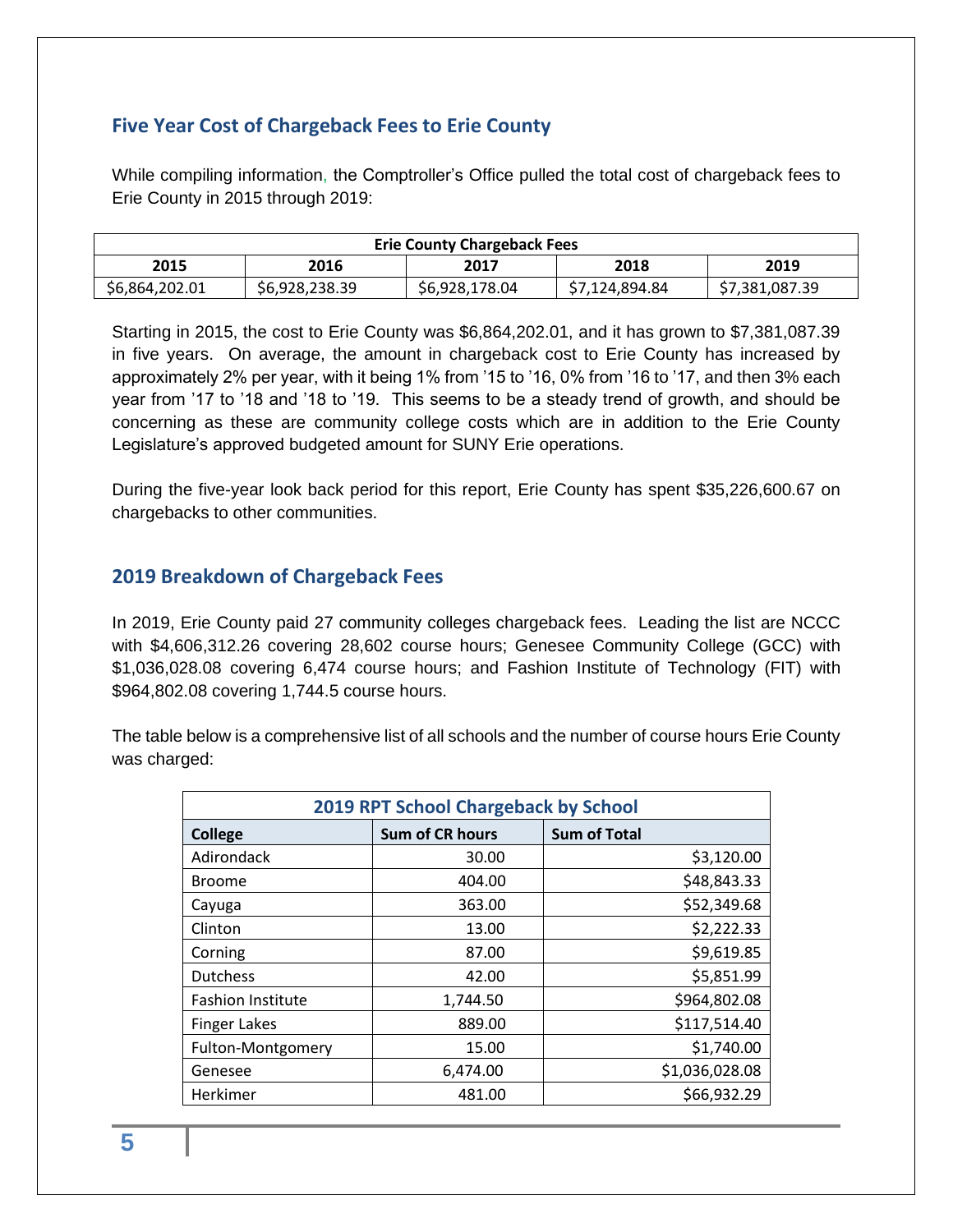| <b>Hudson Valley</b> | 179.00    | \$23,451.84    |
|----------------------|-----------|----------------|
| Jamestown            | 1,500.00  | \$153,091.23   |
| Jefferson            | 40.00     | \$4,088.67     |
| Manhattan            | 28.00     | \$4,302.00     |
| Mohawk Valley        | 136.00    | \$16,309.67    |
| Monroe               | 1,973.50  | \$192,006.51   |
| Niagara              | 28,602.00 | \$4,606,312.26 |
| <b>North Country</b> | 62.00     | \$7,384.67     |
| Onondaga             | 254.00    | \$22,452.17    |
| Orange               | 24.00     | \$4,226.01     |
| Rockland             | 18.00     | \$1,890.00     |
| Schenectady          | 49.00     | \$3,700.67     |
| Sullivan             | 15.00     | \$3,410.00     |
| Tompkins             | 163.00    | \$19,680.68    |
| Ulster               | 70.00     | \$9,128.98     |
| Westchester          | 6.00      | \$628.00       |
| <b>Grand Total</b>   | 43,662.00 | \$7,381,087.39 |

The Comptroller's Office also looked at which municipalities in Erie County the students attending community colleges resided in. We have broken down the cost by the municipality that students reside in and number of course hours. Amherst had the most with \$1,216,536.86 in fees and 7,152 course hours; the City of Buffalo is second with \$1,022,184.40 in fees and 5,841.50 course hours; and third is Cheektowaga with \$869,872.22 in fees and 5,475 course hours.

It should be noted that both the Town of Amherst and the City of Buffalo, which are larger in population, do house SUNY Erie campuses, North Campus and City Campus, respectfully. The Town of Orchard Park, which houses South Campus, had \$135,255.56 in fees and 538.5 course hours. In total, the three municipalities housing the three SUNY Erie campuses cost Erie County \$2,374,076.82 in fees for 13,532 course hours for students who choose to travel outside Erie County rather than attend colleges located nearby.

| <b>2019 RPT School Chargeback by Municipality</b> |                        |                     |  |
|---------------------------------------------------|------------------------|---------------------|--|
| <b>Row Labels</b>                                 | <b>Sum of CR hours</b> | <b>Sum of Total</b> |  |
| Alden                                             | 1,388.50               | \$217,402.97        |  |
| Amherst                                           | 7,152.00               | \$1,216,536.86      |  |
| Aurora                                            | 651.50                 | \$119,677.62        |  |
| <b>Boston</b>                                     | 73.00                  | \$10,863.20         |  |
| <b>Brant</b>                                      | 177.00                 | \$19,937.35         |  |
| <b>Buffalo</b>                                    | 5,841.50               | \$1,022,184.40      |  |
| Cheektowaga                                       | 5,475.00               | \$869,872.22        |  |

Breakdown of the 2019 cost by municipality: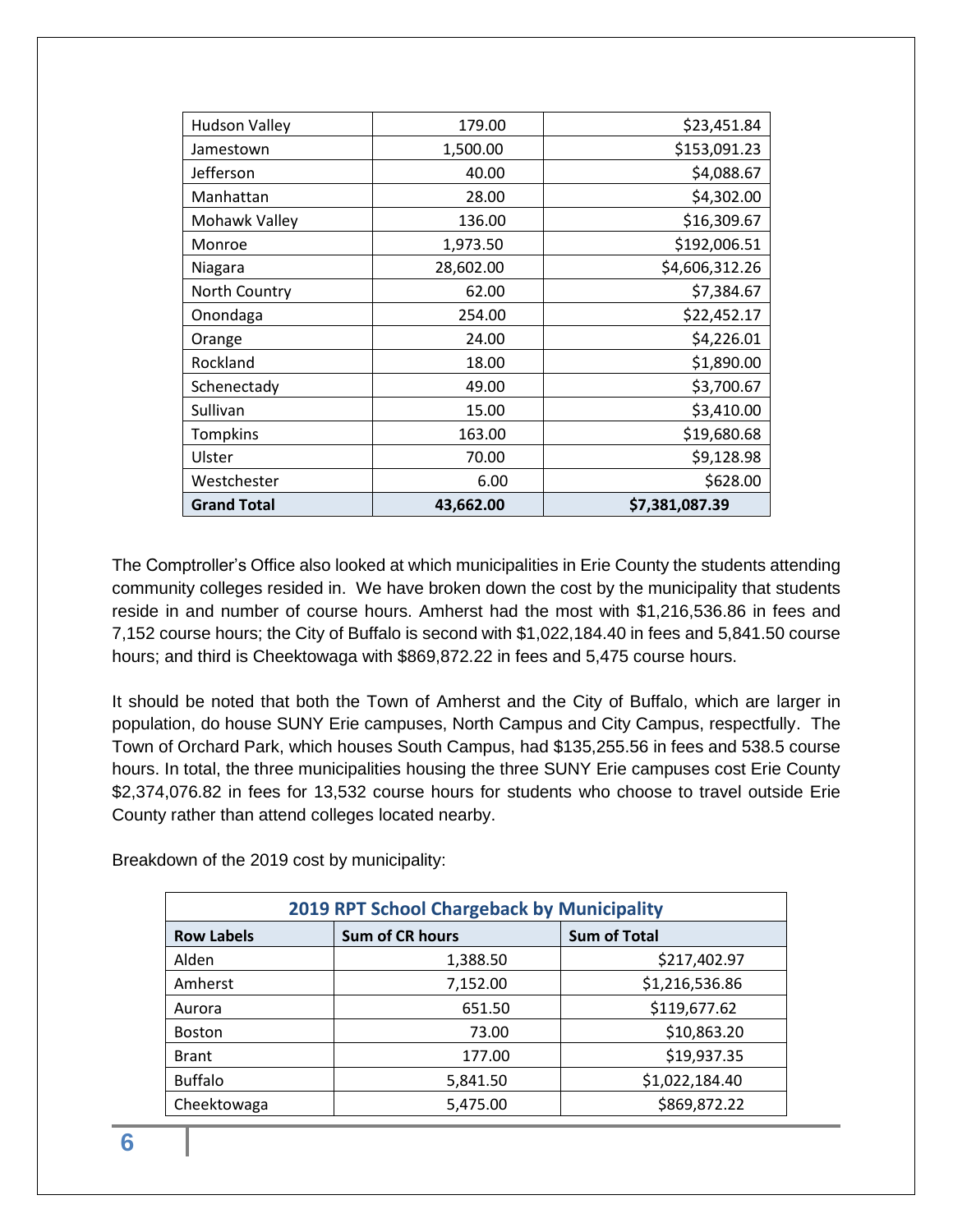| Clarence            | 1,059.00  | \$216,390.79   |
|---------------------|-----------|----------------|
| Colden              | 62.00     | \$21,468.01    |
| Collins             | 601.00    | \$68,403.19    |
| Concord             | 487.00    | \$68,829.59    |
| Eden                | 220.00    | \$32,725.75    |
| Elma                | 301.00    | \$58,346.34    |
| Evans               | 610.00    | \$97,269.89    |
| <b>Grand Island</b> | 3,923.50  | \$640,560.34   |
| Hamburg             | 2,219.50  | \$426,560.07   |
| Holland             | 238.00    | \$34,312.40    |
| Lackawanna          | 348.00    | \$52,751.24    |
| Lancaster           | 1,388.00  | \$263,135.33   |
| Marilla             | 113.00    | \$17,884.00    |
| Newstead            | 1,376.00  | \$219,042.20   |
| North Collins       | 93.00     | \$12,467.33    |
| <b>Orchard Park</b> | 538.50    | \$135,355.56   |
| Sardinia            | 271.00    | \$40,792.90    |
| Tonawanda City      | 2,289.00  | \$367,264.48   |
| Tonawanda Town      | 5,618.50  | \$943,367.46   |
| Wales               | 199.00    | \$29,914.37    |
| West Seneca         | 948.50    | \$157,771.53   |
| <b>Grand Total</b>  | 43,662.00 | \$7,381,087.39 |

#### <span id="page-6-0"></span>**SUNY Erie Impact**

On June 18, 2020 the Comptroller's office issued a report stating that the student population for SUNY Erie has decreased by 33.5% over the past nine (9) years. State funding for SUNY Erie has declined by nearly \$300,000 during that same span, while the Erie County Legislature has increased funding by more than \$1,000,000. Tuition over that span increased 49.5%, making the SUNY Erie's tuition higher than the average community college in New York State.

\*The Comptroller's report can be viewed here: [https://www2.erie.gov/comptroller/index.php?q=press/comptroller](https://www2.erie.gov/comptroller/index.php?q=press/comptroller-mychajliw-warns-drops-ecc-enrollment-and-fiscal-concerns)[mychajliw-warns-drops-ecc-enrollment-and-fiscal-concerns](https://www2.erie.gov/comptroller/index.php?q=press/comptroller-mychajliw-warns-drops-ecc-enrollment-and-fiscal-concerns)

SUNY Erie estimates in 2020-21 it will lose as much as \$31 million, over one-third of its overall operating revenue due to COVID-19 and declining enrollment. To address this, on June 25<sup>th</sup>, Erie Community College's board of trustees unanimously approved a revised budget, which was reduced to \$83.9 million budget, down \$22 million from the original approved operating budget of \$105.9 million for the 2020-2021 school year. In this budget the board included another 3% increase in tuition.

#### **7**